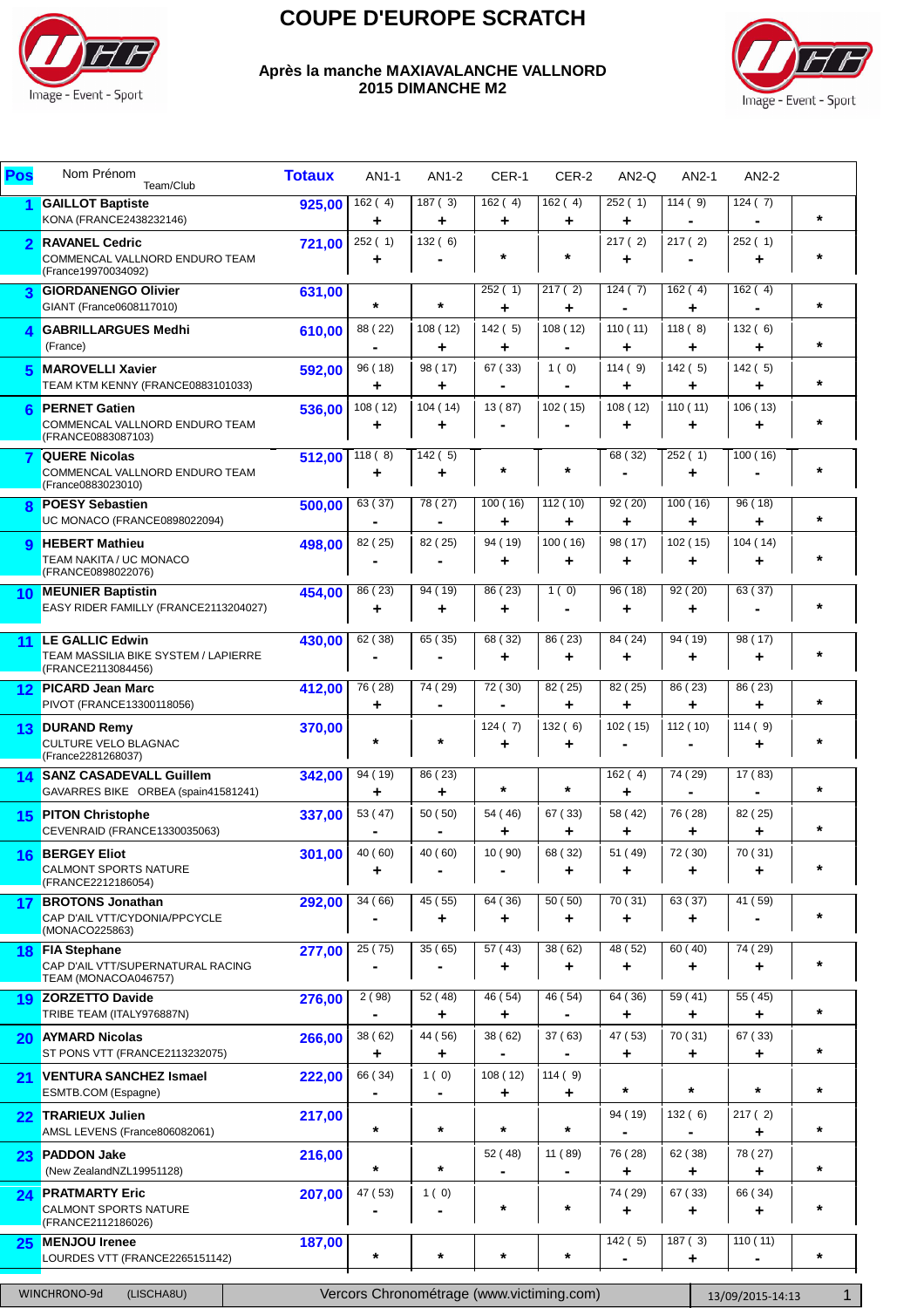### COUPE D'EUROPE SCRATCH COUPE ESTATCH

| Pos | Nom Prénom<br>Team/Club                                                         | <b>Totaux</b> | AN1-1        | AN1-2        | CER-1       | CER-2        | AN2-Q        | AN2-1        | AN2-2                     |          |
|-----|---------------------------------------------------------------------------------|---------------|--------------|--------------|-------------|--------------|--------------|--------------|---------------------------|----------|
| 25  | <b>CLAQUIN Sebastien</b><br>GIANT FRRANCE OFF-ROAD TEAM<br>(FRANCE806091016)    | 187,00        | $\star$      | $\star$      | $\star$     | $\star$      | 187(3)<br>٠  | 124(7)       | 187 (3)                   | $\star$  |
| 27  | <b>ARQUES Jordi</b><br>BICIEQUIP ENDURO (spain77475923)                         | 186,00        | 49 (51)<br>٠ | 36 (64)      | $\ast$      | $\star$      | 72 (30)<br>٠ | 65 (35)<br>٠ | 1(0)                      | $\star$  |
| 28  | <b>AMBEIS Mathieu</b><br><b>TEAM REASON/ ATHOMBIKE</b><br>(FRANCE0168105022)    | 174,00        | 36 (64)      | 55 (45)      | 96(18)<br>٠ | 78 (27)<br>٠ | $\ast$       | $^\star$     | *                         | *        |
| 29  | <b>HUET Jerome</b><br>COMMENCAL (AndorreFRA19870906)                            | 163,00        | 29 (71)      | 47 (53)      | $\star$     | $\star$      | 53 (47)<br>٠ | 51 (49)<br>٠ | 59 (41)<br>٠              | $\star$  |
| 30  | <b>PAGES Damien</b><br>TEAM VTT LOZERE (FRANCE1348095032)                       | 154,00        | 10 (90)      | 41 (59)<br>٠ | $\star$     | $\star$      | 49 (51)<br>٠ | 33 (67)      | 64 (36)<br>٠              | $\star$  |
| 31  | <b>PALAYSI Jeremy</b><br>BRASSAC VTT (france2281268098)                         | 152,00        | 22 (78)      | 33 (67)<br>٠ | $\ast$      | $\star$      | 59 (41)<br>٠ | 21 (79)      | 60 (40)<br>٠              | $\star$  |
|     | 32 ESCUDIER Thomas<br><b>ENDUR AUDOIS ORBEA ATAC</b><br>(FRANCE1311006501)      | 132,00        | $\star$      | *            | $\ast$      | $\star$      | 132(6)<br>٠  | 106(13)      | 92 (20)                   | $\star$  |
| 33  | <b>MARTIN Cedric</b><br>BLAUSASC VTT (FRANCE806071012)                          | 118,00        | $\star$      | $^\star$     | $\star$     | $\star$      | 118(8)<br>÷  | 104(14)      | 102 (15)                  | $\star$  |
| 33  | <b>URIARTE Markel</b><br>DORLETAKO AMA (Espagne72725971)                        | 118,00        | $\star$      | *            | $\star$     | $\star$      | 24 (76)      | 96 (18)      | 118(8)<br>٠               | $\star$  |
| 35  | <b>MAGNE Julien</b><br><b>SPORT BIKE/SPECIALIZED</b><br>(FRANCE224264004)       | 112,00        | $\star$      | *            | $\ast$      | $\star$      | 106(13)      | 108(12)      | 112 (10)<br>٠             | $\star$  |
| 35  | <b>BOURBON Alexis</b><br><b>ALTIBIKE (FRANCE)</b>                               | 112,00        | $\star$      | *            | $\ast$      | $\star$      | 112(10)<br>٠ | 90(21)       | 94 (19)                   | *        |
| 37  | <b>JEANDEL Louis</b><br><b>MTBZONE ENDURO TEAN (VCA)</b><br>(FRANCE1423027058)  | 108,00        | $^{\star}$   | *            | $\ast$      | $\star$      | 104(14)      | 98 (17)      | 108(12)<br>٠              | $\star$  |
| 38  | <b>REAL Pierre</b><br>MOUNTAINBIKE ZONE ENDURO TEAM<br>(FRANCE1423029048)       | 100,00        | $\star$      | $\star$      | $\ast$      | $\star$      | 100(16)<br>٠ | 84 (24)      | 84 (24)                   | $\star$  |
| 39  | <b>FRESQUET Axel</b><br>LUCHON LOURON CYCLISME<br>(FRANCE2231161075)            | 90,00         | $\star$      | *            | $\ast$      | $\star$      | 90(21)<br>٠  | 88 (22)      | 90(21)                    | $\star$  |
| 40  | <b>ROCAFORT Mathieu</b><br>(FRANCE)                                             | 88,00         | $\star$      | $\star$      | $\star$     | $\star$      | 88 (22)<br>٠ | 82 (25)      | 80 (26)                   | $\star$  |
|     | 40 GAGNEUR Denis<br>(FRANCE2231800064)                                          | 88,00         | $\star$      | $^\star$     | $\star$     | $\star$      | 86 (23)      | 80 (26)      | 88 (22)<br>٠              | $\star$  |
|     | 42 BUISAN Sylvain<br><b>TEAM INTENSE LES ANGLES</b><br>(FRANCE1366056030)       | 80,00         | $\star$      | *            | $\ast$      | $\star$      | 80 (26)<br>٠ | 61 (39)      | 54 (46)                   | $\star$  |
| 43  | <b>RAMADE Thomas</b><br>(FRANCE)                                                | 78,00         | $\star$      | $^\star$     | $\star$     | $\star$      | 78 (27)<br>٠ | 39(61)       | 62 (38)                   | $\star$  |
| 43  | <b>MEUNIER Sebastien</b><br>TRACES DE FREIN COLLECTIVE<br>(FRANCE224279009)     | 78,00         | $\star$      | *            | $^\star$    | $\star$      | 67 (33)      | 78 (27)      | 72 (30)                   | $\star$  |
| 45  | <b>CHAPLAIN Christophe</b><br>VTT LOZERE / ESPACE BIKE 12<br>(FRANCE1348095021) | 76,00         | $\star$      | *            | $^\star$    | $\star$      | 8(92)        | 68 (32)      | 76 (28)<br>٠              | $\star$  |
| 46  | <b>PINARDI Michele</b><br>MANGUSTA BIKE TEAM (ITALY708615Q)                     | 68,00         | $\star$      | $^\star$     | $\star$     | $\star$      | 56 (44)      | 58 (42)      | $\overline{68}$ (32)<br>٠ | $\star$  |
| 47  | <b>BUISAN Patrice</b><br><b>BREAK BIKE (FRANCE1366800063)</b>                   | 66,00         | $\star$      | *            | $^\star$    | $\star$      | 62 (38)      | 66 (34)<br>٠ | 65 (35)                   | $^\star$ |
| 47  | <b>CALVEZ Mathieu</b><br>ARIEGENDURO/CYCLIC31 (FRANCE)                          | 66,00         | $\star$      | $\star$      | $\star$     | $\star$      | 66 (34)<br>٠ | 48 (52)      | 51 (49)                   | $\star$  |
| 49  | <b>CHABERT Guillaume</b><br><b>ESPACE BIKE MILLAU (FRANCE)</b>                  | 65,00         | $\star$      | $\star$      | $\star$     | $\star$      | 65 (35)<br>٠ | 64 (36)      | 52 (48)                   | $\star$  |
| 50  | <b>PATORA Mathieu</b><br>LOURDES VTT (FRANCE)                                   | 63,00         | $\star$      | *            | $\star$     | $\star$      | 63 (37)<br>٠ | 43 (57)      | 46 (54)                   | $\star$  |
| 51  | <b>LASSALLE Benoît</b><br>TEAM KORDOVA (FRANCE)                                 | 61,00         | $\star$      | *            | $\ast$      | $\star$      | 61 (39)<br>٠ | 50 (50)      | 38 (62)                   | $\star$  |
| 51  | <b>FUICA Daniel Valeriu</b><br>KARAGOLS ENDURO (SPAIN)                          | 61,00         | $^{\star}$   | *            | $^\star$    | $\star$      | 50 (50)      | 45 (55)      | 61 (39)<br>٠              | $^\star$ |
| 53  | <b>MARCOU Cedric</b><br>BRASSAC VTT (FRANCE2281268112)                          | 60,00         | $^{\star}$   | *            | $\star$     | $\star$      | 60 (40)<br>٠ | 55 (45)      | 57 (43)                   | $\star$  |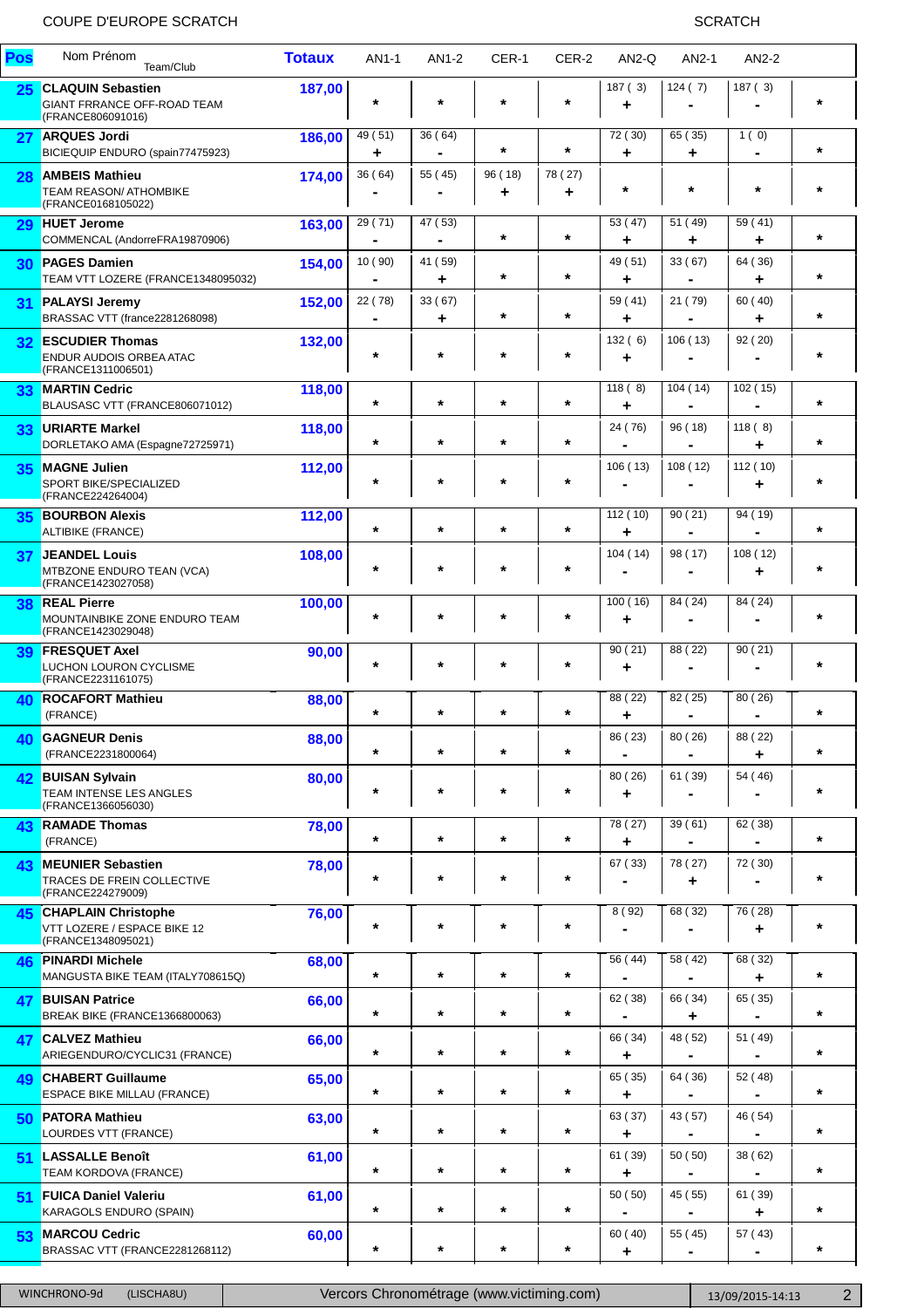### COUPE D'EUROPE SCRATCH COUPE ESTATCH

| Pos | Nom Prénom<br>Team/Club                                                      | <b>Totaux</b> | AN1-1                   | AN1-2                     | CER-1        | CER-2        | AN2-Q                     | AN2-1        | AN2-2                     |         |
|-----|------------------------------------------------------------------------------|---------------|-------------------------|---------------------------|--------------|--------------|---------------------------|--------------|---------------------------|---------|
| 54  | <b>MONS COSTA Jordi</b><br>BDN BIKES MONDRAKER (SPAIN48133093)               | 58,00         | $\star$                 | $\star$                   | $\star$      | $\star$      | 23 (77)                   | 44 (56)      | 58 (42)<br>٠              | $\star$ |
| 54  | <b>MEYER Vincent</b><br>MUNSTER BIKE CLUB (FRANCE55534502)                   | 58,00         | 6(94)<br>$\blacksquare$ | 25 (75)<br>$\blacksquare$ | 29 (71)<br>٠ | 29 (71)<br>٠ | $\star$                   | $\star$      | *                         | $\star$ |
| 56  | <b>ESCUDERO Mathias</b><br><b>ALTIBIKE (FRANCE)</b>                          | 57,00         | $^\star$                | $\star$                   | $\star$      | $\star$      | 0(102)                    | 57 (43)<br>٠ | 1(0)<br>$\blacksquare$    | $\star$ |
| 56  | <b>FAUVERTE Laurent</b><br>(FRANCE)                                          | 57,00         | $^{\star}$              | $\star$                   | $\star$      | $\star$      | 57 (43)<br>٠              | 46 (54)<br>- | 49 (51)                   | $\star$ |
| 58  | <b>CASSEREAU Cedric</b><br><b>BLANCO RACING TEAM (FRANCE)</b>                | 56,00         | $^{\star}$              | $\star$                   | $\star$      | $\star$      | 43 (57)<br>$\blacksquare$ | 56 (44)<br>٠ | 50 (50)                   | $\star$ |
| 58  | <b>SALVAN Pierre</b><br>ALTERNATIVE VTT (FRANCE2209316004)                   | 56,00         | $\star$                 | $\star$                   | $\star$      | $\star$      | 38 (62)                   | 42 (58)      | 56 (44)<br>٠              | $\star$ |
| 60  | <b>MAKIN Thomas</b><br>STEVE PEAT SYNDICATE (United<br>Kingdom949183)        | 55,00         | $^\star$                | $\star$                   | $\star$      | $\star$      | 55 (45)<br>٠              | 6(94)        | 19 (81)                   | $\star$ |
| 61  | <b>DURANT Julien</b><br><b>BIFFLE TEAM (FRANCE)</b>                          | 54,00         | $^{\star}$              | $\star$                   | $\star$      | $\star$      | 35 (65)                   | 54 (46)<br>٠ | 23 (77)                   | $\star$ |
| 61  | <b>REDONDEAUD Franck</b><br><b>MTBZONE ENDURO TEAM</b><br>(FRANCE1487009001) | 54,00         | $\star$                 | $\star$                   | $\star$      | $\star$      | 54 (46)<br>٠              | 40 (60)      | 44 (56)                   | $\star$ |
| 63  | <b>VALLE Romain</b><br>(FRANCE)                                              | 53,00         | $\star$                 | $\star$                   | $\star$      | $\star$      | 21 (79)                   | 53 (47)<br>٠ | $\overline{53(47)}$       | $\star$ |
| 64  | <b>CHERAMY Antoine</b><br>LOURDES (FRANCEFRA19900827)                        | 52,00         | $^{\star}$              | $\star$                   | $\star$      | $\star$      | 52 (48)<br>٠              | 8(92)        | 47 (53)                   | $\star$ |
| 64  | <b>LEFEBVRE Philippe</b><br>(FRANCE)                                         | 52,00         | $^\star$                | $\star$                   | $\star$      | $\star$      | 42 (58)                   | 52 (48)<br>٠ | 48 (52)                   | $\star$ |
| 66  | <b>MEMBRADO MARTÍ Albert</b><br>KARAGOLS ENDURO (SPAIN20904824)              | 49,00         | $^{\star}$              | $\star$                   | $\star$      | $\star$      | 7 (93)                    | 49 (51)<br>٠ | 1(0)<br>$\blacksquare$    | $\star$ |
| 67  | <b>CONILL Richard</b><br>TEAM KORDOVA (FRANCE1366800043)                     | 47,00         | $^{\star}$              | $\star$                   | $\star$      | $\star$      | 45 (55)                   | 47 (53)<br>٠ | 45 (55)                   | $\star$ |
| 68  | <b>BERTRAND Cyril</b><br>(FRANCE)                                            | 46,00         | $^\star$                | $\star$                   | $\star$      | $\star$      | 46 (54)<br>٠              | 28 (72)      | 36 (64)                   | $\star$ |
| 69  | <b>CAMPENY Dani</b><br>BICIEQUIP ENDURO (FRANCE47793382)                     | 44,00         | $^\star$                | $\star$                   | $\star$      | $\star$      | 44 (56)<br>٠              | 31 (69)      | 1(0)                      | $\star$ |
| 70  | <b>CHADELAS Mathieu</b><br>BIKESCAN (FRANCE1334089045)                       | 43,00         |                         |                           |              |              | 41 (59)                   | 38 (62)      | 43 (57)<br>٠              |         |
| 71  | <b>TEP Cyril</b><br>VTT34 (FRANCE)                                           | 42,00         | $^\star$                | $\star$                   | $\star$      | $\star$      | 39(61)                    | 35(65)       | 42 (58)<br>٠              | $\star$ |
| 72  | <b>GAILLARD Olivier</b><br><b>VTT CLUB ST GEORGES</b><br>(FRANCE1334078076)  | 41,00         | $^{\star}$              | $\star$                   | $\star$      | $\star$      | 32 (68)                   | 41 (59)<br>٠ | 40 (60)                   | $\star$ |
| 73  | <b>RAULO Jean Loup</b><br>(FRANCE)                                           | 40,00         | $\star$                 | $\star$                   | $\star$      | $\star$      | 40 (60)<br>٠              | 1(0)<br>-    | 1(0)                      | $\star$ |
| 74  | JALBAUD Aymeric<br><b>BRASSAC LACAUNE VTT</b><br>(FRANCE2281268051)          | 39,00         | $^{\star}$              | $\star$                   | $\star$      | $\star$      | 37 (63)                   | 36 (64)      | 39(61)<br>۰               | $\star$ |
| 75  | <b>MARTOS GARRIDO Antonio Luis</b><br>ACA (SPAIN)                            | 37,00         | $\star$                 | $\star$                   | $\star$      | $\star$      | 27 (73)                   | 27 (73)      | 37 (63)<br>٠              | $\star$ |
| 75  | <b>CROISET Joakim</b><br>TEAM BREAK BIKE (FRANCE)                            | 37,00         | $\star$                 | $\star$                   | $\star$      | $\star$      | 1(99)                     | 37 (63)<br>٠ | 25 (75)                   | $\star$ |
| 77  | <b>MASSE Terry</b><br>JARNAC VTT (FRANCE2016173094)                          | 36,00         | $\star$                 | $\star$                   | $\star$      | $\star$      | 36 (64)<br>٠              | 29 (71)      | 1(0)<br>$\blacksquare$    | $\star$ |
| 78  | <b>TORLA GUIMERA Miquel</b><br>FLOWBIKESTORE, CC (SPAIN20974783)             | 35,00         | $\star$                 | $\star$                   | $\star$      | $\star$      | 25 (75)                   | 30 (70)      | 35 (65)<br>٠              | $\star$ |
| 79  | <b>MARSAC Arnaud</b><br>SINGLETRACKSASSOS (FRANCE)                           | 34,00         | $\star$                 | $\star$                   | $\star$      | $\star$      | 29 (71)                   | 34 (66)<br>٠ | 34 (66)<br>$\blacksquare$ | $\star$ |
| 80  | <b>LEMANCEAU Quentin</b><br>(FRANCE)                                         | 33,00         | $\star$                 | $\star$                   | $\star$      | $\star$      | 30(70)<br>-               | 26 (74)      | 33(67)<br>٠               | $\star$ |
| 81  | <b>MAILFAIT Frederic</b><br>(FRANCE)                                         | 32,00         | $^\star$                | $\star$                   | $\star$      | $\star$      | 22 (78)<br>-              | 32 (68)<br>٠ | 1(0)<br>-                 | $\star$ |
| 81  | <b>FIGAROL Vincent</b><br><b>REC TEAM (FRANCE)</b>                           | 32,00         | *                       | $\star$                   | $\star$      | $\star$      | 15 (85)                   | 10(90)       | 32(68)<br>٠               | $\ast$  |